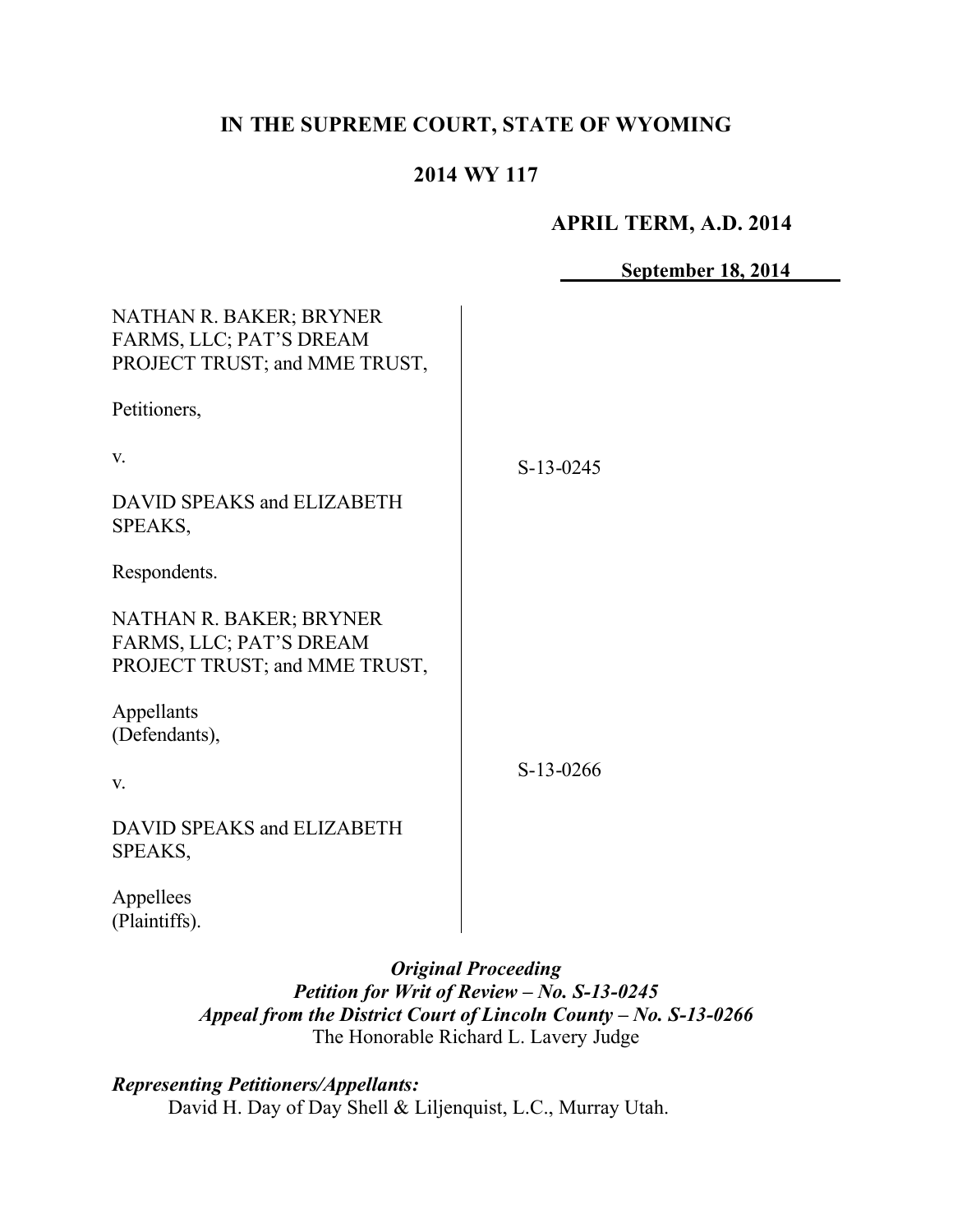#### *Representing Respondents/Appellees:*

Paula A. Fleck and Susan L. Combs of Holland & Hart LLP, Jackson, Wyoming. Argument by Ms. Fleck.

# *Before BURKE, C.J., and HILL, KITE\*, DAVIS, and FOX, JJ.*

*\*Chief Justice at time of oral argument.*

**NOTICE: This opinion is subject to formal revision before publication in Pacific Reporter Third. Readers are requested to notify the Clerk of the Supreme Court, Supreme Court Building, Cheyenne, Wyoming 82002, of typographical or other formal errors so correction may be made before final publication in the permanent volume.**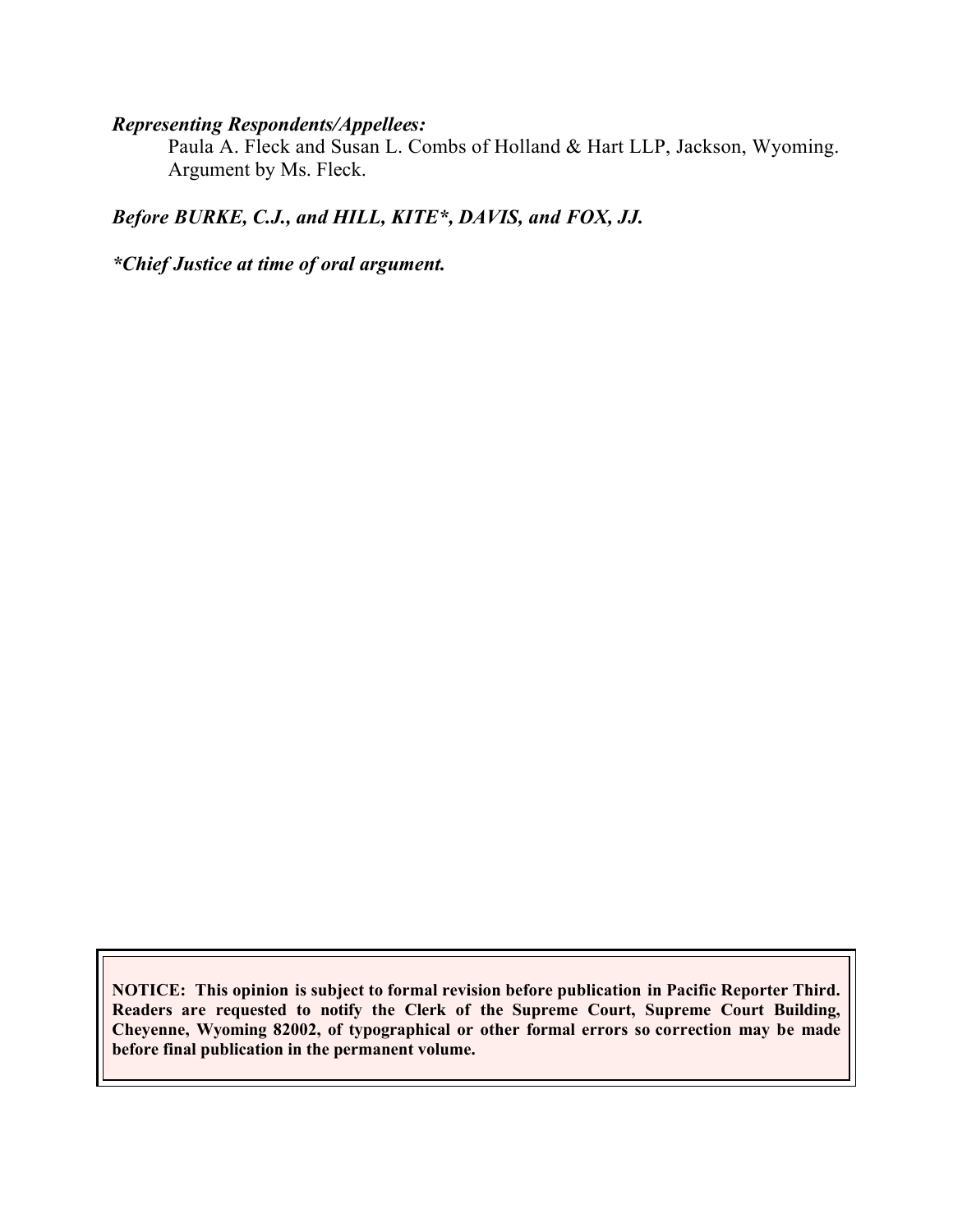# **KITE, Justice.**

[¶1] This is the third appeal of matters related to Byron Baker's faulty construction of a cabin for David and Elizabeth Speaks. *See Baker v. Speaks,* 2008 WY 20, 177 P.3d 803 (Wyo. 2008) (*Baker I*) and *Baker v. Speaks,* 2013 WY 24, 295 P.3d 847 (Wyo. 2013) (*Baker II*). The current dispute concerns the availability of two properties for execution to satisfy the Speaks' judgment against Byron. The two properties were fraudulently transferred by Byron and Rosemary Baker to their son, Nathan R. Baker, and then later transferred to Bryner Farms, LLC, Pat's Dream Project Trust and MME Trust (collectively referred to as "the Baker Defendants"). The district court ruled the undisputed facts established that Rosemary and Byron were not married when they took title to the Corsi Ranchettes lot as tenants by the entirety. Consequently, Byron's interest was not entitled to protection from legal process. The district court also concluded the Speaks brought the action to declare the Misty Meadows lot transaction fraudulent within the applicable limitations period.

[¶2] We affirm.

## **ISSUES**

- [¶3] The Baker Defendants present the following issues in this consolidated appeal:
	- 1. Whether the district court erred in holding that it had no jurisdiction to adjudicate the marital status of Byron and Rosemary Baker, and that the legal effect of its lack of jurisdiction was that the Corsi Ranchettes Property was not held by the Bakers as tenants by the entireties.
	- 2. Whether the district court erred in granting summary judgment on the basis that the applicable statute of limitations for a cause of action under the Uniform Fraudulent Conveyance Act does not expire until four years after the conveyance alleged to be fraudulent is actually discovered, and that it was Defendants' burden to prove the date of discovery.

The Speaks restate the issues as:

1. Did the district court properly grant summary judgment regarding the marital status of Byron and Rosemary Baker?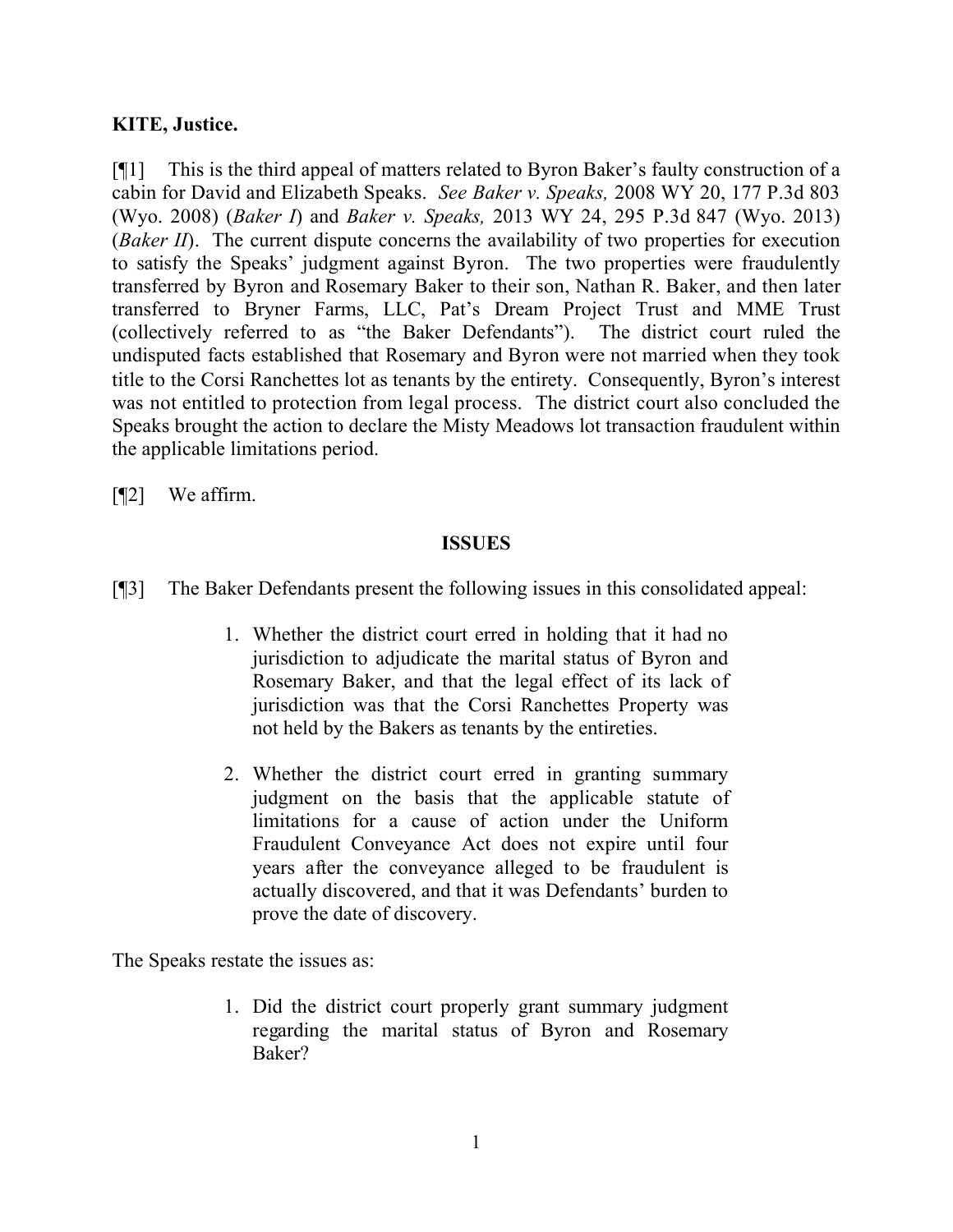2. Did the district court properly determine that the Speaks' claim regarding the Misty Meadows property was timely?

### **FACTS**

[¶4] The factual and procedural histories of this matter are very complicated; consequently, we will distill the current controversies down to their essentials. The Corsi Ranchettes property was transferred by warranty deed to Byron and Rosemary Baker, husband and wife, as tenants by the entirety in 1998. In 2003, Byron and Rosemary conveyed the property to Nathan who then transferred it to Bryner Farms, LLC, a familyowned company, in 2008. Bryner Farms conveyed the Corsi Ranchettes property to Pat's Dream Project Trust in 2010. Rosemary was the trustee of the trust.

[¶5] In *Baker II,* ¶ 54, 295 P.3d at 860*,* we affirmed the district court's ruling that the 2003 transfer from Byron and Rosemary to Nathan was fraudulent under the Uniform Fraudulent Conveyances Act, Wyo. Stat. Ann. §§ 34-14-101 through 34-14-113 (LexisNexis 2003) (UFCA). The Baker Defendants asserted the property was, nevertheless, exempt from execution for the judgment against Byron, alone, because it was held by Byron and Rosemary as tenants by the entirety. Because the record was unclear as to Byron and Rosemary's marital status, we remanded for a determination. *Id.,*  ¶¶ 57-59, 62, 295 P.3d at 860-62.

[¶6] Back in district court, the Speaks moved for summary judgment claiming the undisputed evidence established Rosemary and Byron were not married. The Baker Defendants acknowledged they were not formally married when they took title to the Corsi Ranchettes property, but requested the court to enter an order establishing their marriage under Utah's unsolemnnized marriage statute. The district court ruled it could not change Byron's and Rosemary's marital status because they were not parties to the action. Without an adjudication of marriage under the Utah statute, the evidence established the Bakers were not married when they took title to the Corsi Ranchettes property as tenants by the entirety. The district court, therefore, granted summary judgment in favor of the Speaks apparently concluding the property was not held in a valid tenancy by the entirety because the Bakers were not married when they took title to it. The only issue remaining with regard to the Corsi Ranchettes lot after the district court's summary judgment decision was "whether Nathan Baker acted with actual fraudulent intent at the time of the 2003 transfer of the Corsi Ranchettes property, and if not, whether he gave \$14,000 consideration for the fraudulent conveyance." The Baker Defendants filed a petition for a writ of review of the district court's decision that Byron and Rosemary were not married and we conditionally granted it.

[¶7] The Misty Meadows property presented a different issue. Rosemary and Byron took title to that property as "Joint Tenants with full rights of survivorship, and not as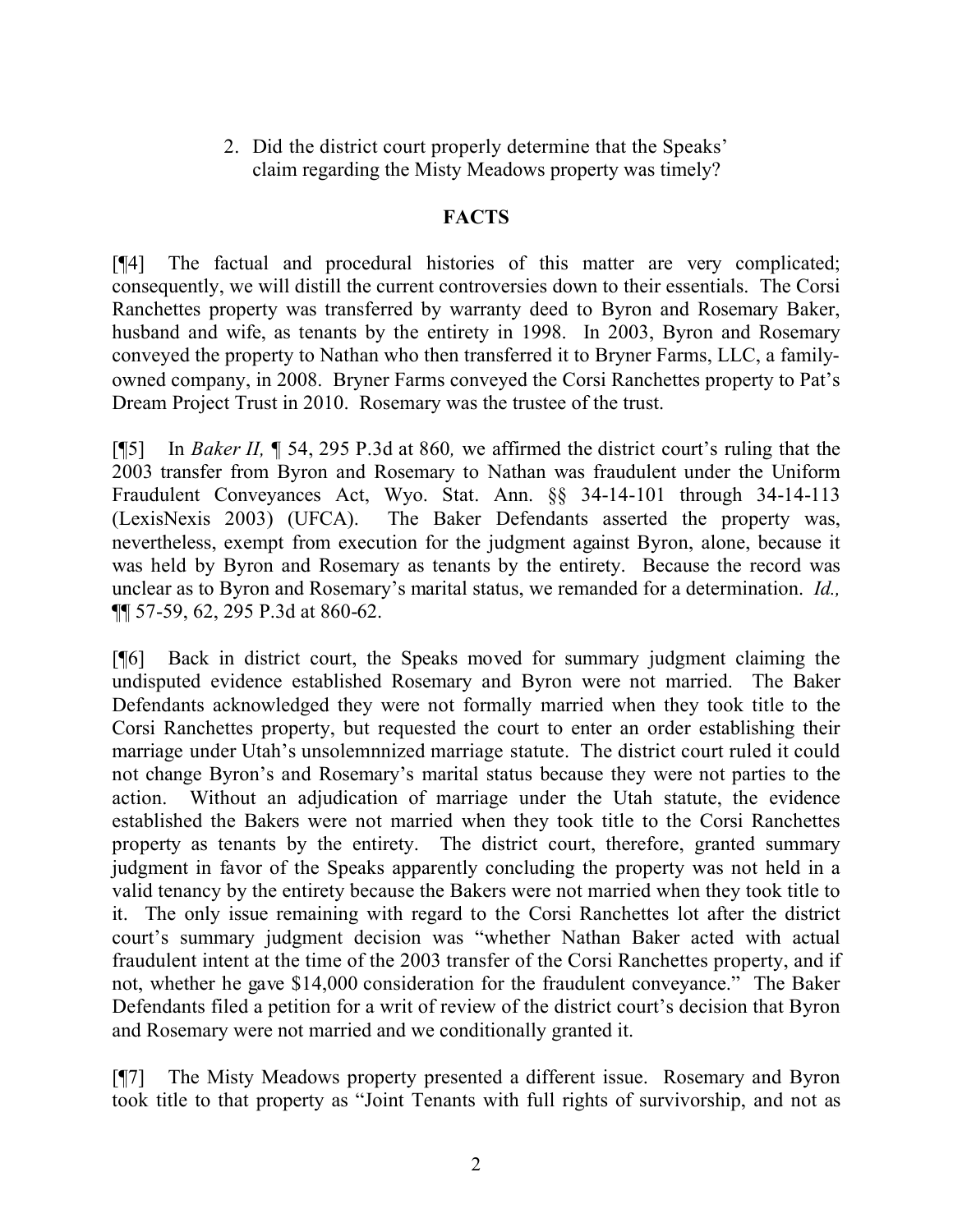tenants in common." Rosemary and Byron fraudulently conveyed their interest in the Misty Meadows lot to Nathan on October 1, 2003. Nathan conveyed the property to Bryner Farms in 2008, and Bryner Farms transferred it to the MME Trust in 2010. Rosemary was also the trustee of the MME Trust.

[¶8] The Bakers asserted the Speaks did not file their action to set aside the fraudulent transfer of the Misty Meadow property within the limitations period set forth in the Uniform Fraudulent Transfers Act, Wyo. Stat. Ann. § 34-14-210(a) (UFTA) and that claim was, therefore barred. Consistent with our holding in *Baker II,* the district court held the statute of limitations applicable to the UFCA, and not the UFTA, applied and the Speaks' claim was timely under that provision. Consequently, the district court found the Speaks were entitled to execute on Byron's interest in the Misty Meadows lot and entered a partial final judgment under W.R.C.P. 54(b). The Baker Defendants appealed that decision.

### **STANDARD OF REVIEW**

[¶9] Summary judgments are governed by W.R.C.P. 56(c):

The judgment sought shall be rendered forthwith if the pleadings, depositions, answers to interrogatories, and admissions on file, together with the affidavits, if any, show that there is no genuine issue as to any material fact and that the moving party is entitled to a judgment as a matter of law.

We review a summary judgment *de novo*, using the same materials and following the same standards as the district court. "We examine the record from the vantage point most favorable to the party opposing the motion, and we give that party the benefit of all favorable inferences which may fairly be drawn from the record." *Hasvold v. Park County School Dist. No. 6,* 2002 WY 65, ¶ 11, 45 P.3d 635, 637-38 (Wyo. 2002), quoting *Four Nine Gold, Inc. v. 71 Constr., Inc.,* 809 P.2d 236, 238 (Wyo. 1991) and *Unicorn Drilling, Inc. v. Heart Mountain Irrigation Dist.,* 3 P.3d 857, 860 (Wyo. 2000). *See also Alpine Lumber Co. v. Capital West Nat'l Bank,* 2010 WY 62, ¶ 5, 231 P.3d 869, 870-71 (Wyo. 2010).

[¶10] We have described the respective obligations of summary judgment opponents in this way:

> "A genuine issue of material fact exists when a disputed fact, if it were proven, would establish or refute an essential element of a cause of action or a defense that the parties have asserted." The party requesting a summary judgment bears the initial burden of establishing a *prima facie* case for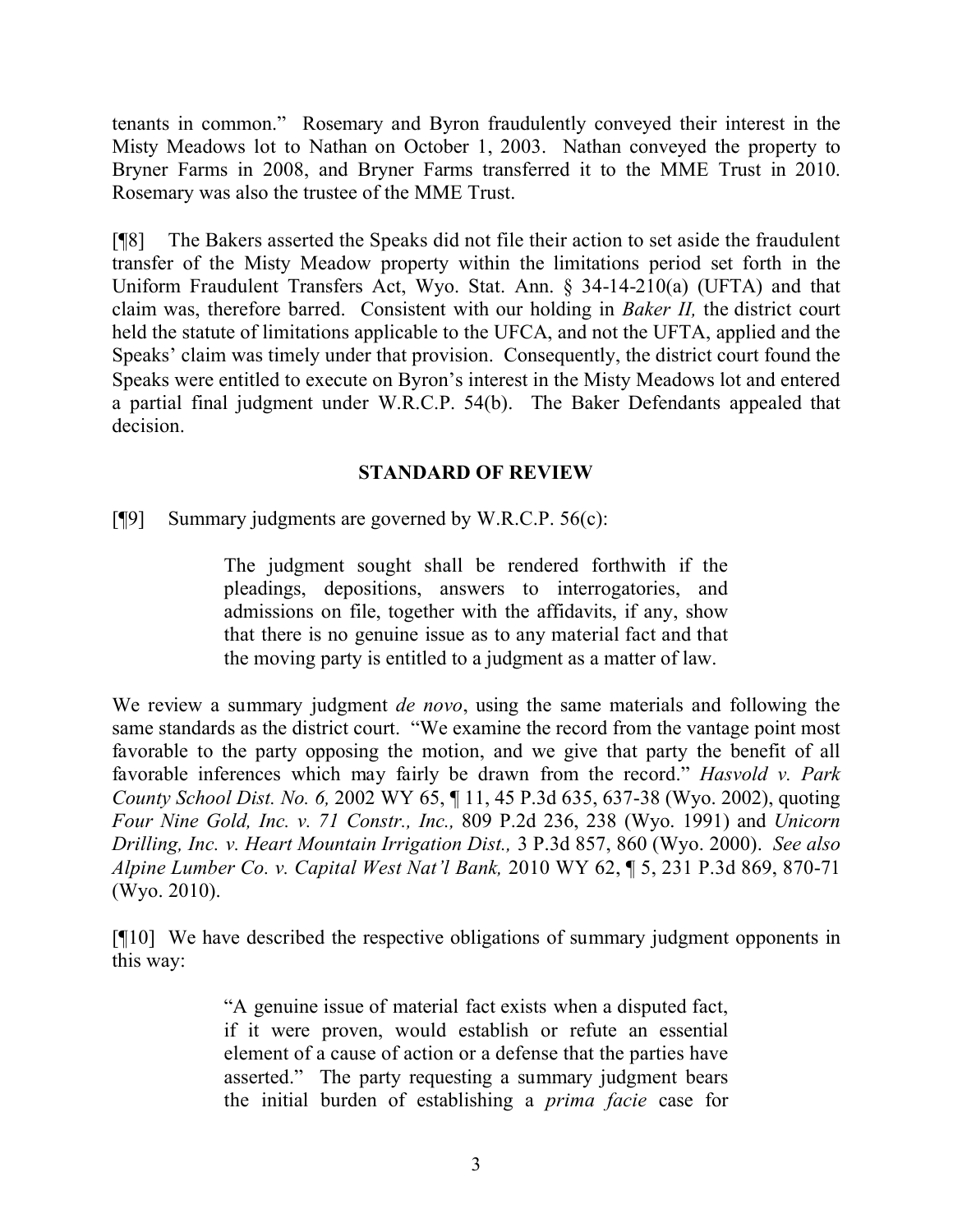summary judgment. If he carries his burden, "the party who is opposing the motion for summary judgment must present specific facts to demonstrate that a genuine issue of material fact exists." *Id.* We have explained the duties of the party opposing a motion for summary judgment as follows:

After a movant has adequately supported the motion for summary judgment, the opposing party must come forward with competent evidence admissible at trial showing there are genuine issues of material fact. The opposing party must affirmatively set forth material, specific facts in opposition to a motion for summary judgment, and cannot rely only upon allegations and pleadings ..., and conclusory statements or mere opinions are insufficient to satisfy the opposing party's burden.

*Hatton v. Energy Electric Co.,* 2006 WY 151, ¶ 9, 148 P.3d 8, 12-13 (Wyo. 2006) (citations omitted). *See also Fayard v. Design Committee of the Homestead Subdivision,*  2010 WY 51, ¶ 21, 230 P.3d 299, 305 (Wyo. 2010). We can affirm a summary judgment ruling on any legal ground appearing in the record. *Retz v. Siebrandt,* 2008 WY 44, ¶ 14, 181 P.3d 84, 90 (Wyo. 2008).

## **DISCUSSION**

#### *1. Rule 54(b) Certification*

[¶11] After the district court certified its decision on the Misty Meadow lot as final under W.R.C.P. 54(b), the Baker Defendants filed a notice of appeal on that claim. At the same time, the Baker Defendants filed a petition for writ of review of the district court's decision on the Corsi Ranchettes lot. We issued the writ on a conditional basis, subject to our later evaluation of the propriety of the Rule 54(b) certification.

[¶12] Although neither party challenged the district court's decision to certify the Misty Meadows decision as final under Rule 54(b), we may raise the issue on our own. *See, e.g.*, *Griffin v. Bethesda Foundation,* 609 P.2d 459, 460-61 (Wyo. 1980). Rule 54(b) states:

> (b) *Judgment Upon Multiple Claims or Involving Multiple Parties***.** – When more than one claim for relief is presented in an action, whether as a claim, counterclaim, cross-claim, or third-party claim, or when multiple parties are involved, the court may direct the entry of a final judgment as to one or more but fewer than all of the claims or parties only upon an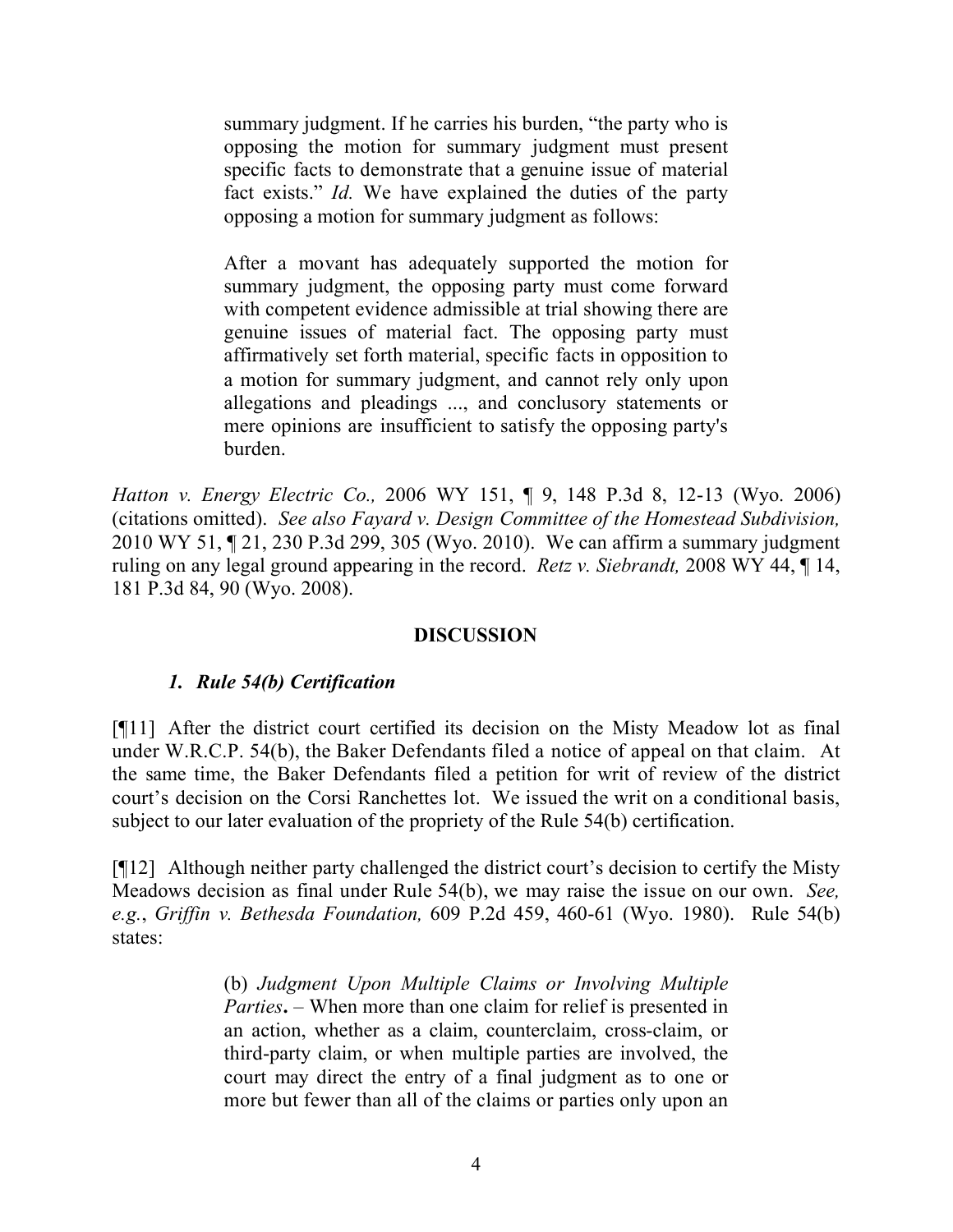express determination that there is no just reason for delay and upon an express direction for the entry of judgment. In the absence of such determination and direction, any order or other form of decision, however designated, which adjudicates fewer than all the claims or the rights and liabilities of fewer than all the parties shall not terminate the action as to any of the claims or parties, and the order or other form of decision is subject to revision at any time before the entry of judgment adjudicating all the claims and the rights and liabilities of all the parties.

Certification under Rule 54(b) involves a multiple-step query.

First, the district court must determine that Rule 54(b) applies, i.e., *are there multiple claims or multiple parties as contemplated by Rule 54(b)*? The answer to this threshold question is by nature one of law and this court gives no special deference to the determination made by the district court.

Once this question has been answered affirmatively, the district court must move on to the second determination, i.e., *is there no just reason for delay*? This determination is reviewable only for an abuse of discretion. This is so because such a decision is more in the nature of a factual determination. The district court is called upon to weigh a variety of factors and factual circumstances in reaching its decision.

*Griffin,* 609 P.2d at 461 (citations omitted) (emphasis in original).

[¶13] In *Griffin, supra,* we concluded the Rule 54(b) certification requirements were not satisfied. The elderly plaintiffs in that case presented two causes of action in contract and two causes of action in tort against the nursing home that had agreed to care for them for the remainder of their lives. *Id.* at 460. The district court granted summary judgment in favor of the nursing home on the two tort claims and entered a Rule 54(b) certification. *Id.* We held the Rule 54(b) certification was improper because the action did not present multiple claims. All four claims were linked to the contract between the parties and dependent on essentially the same facts; consequently, we concluded the issues were inseparable and dismissed the appeal. *Id.* at 461.

[¶14] The case at bar is different. The Speaks are attempting to collect their judgment by executing against two separate properties in which Byron previously had an interest.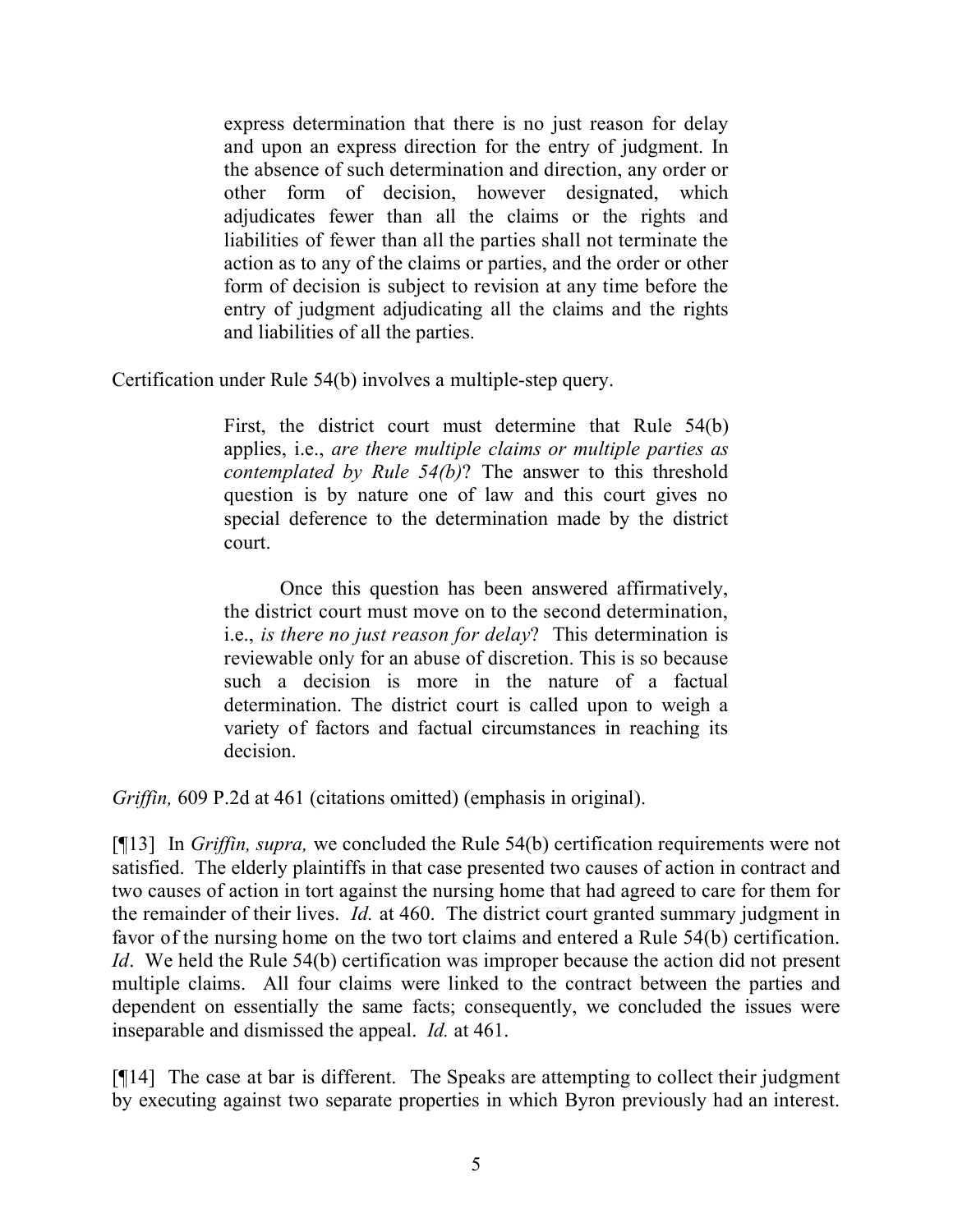Some of the facts about the transfers of both properties are the same, i.e., Rosemary and Byron conveyed their interests in both lots to Nathan on October 1, 2003, and on February 27, 2008, Nathan transferred both lots to Bryner Farms, LLC. However, the legal issues regarding each of the lots are distinct. Rosemary and Byron owned the Corsi Ranchettes lot as tenants by the entirety and the outstanding legal issues pertain to the validity of that tenancy and whether Nathan has any continuing interest in the property. In particular, the district court's decision did not resolve whether Nathan "acted with actual fraudulent intent at the time of the 2003 transfer of the Corsi Ranchettes property, and if not, whether he gave \$14,000 consideration for the fraudulent conveyance." On the other hand, Rosemary and Byron owned the Misty Meadows property as joint tenants with right of survivorship and the unresolved legal issue for that lot is whether the statute of limitations had expired before the Speaks brought their claim to declare the transfer fraudulent. Although Nathan is in the chain of title to the Misty Meadows property, there is no claim that he has any potential continuing interest after the transfers were declared fraudulent. These distinctions clearly demonstrate there are multiple claims involved.

[¶15] The question of whether, under Rule 54(b), there has been a proper disposition of claims involving multiple parties can also present some difficulty. 10 Fed. Prac. and Proc. Civ. § 2656 explains:

> If there are multiple parties, there need only be one claim in the action. **Of course, all of the rights or liabilities of one or more of the parties regarding that claim must have been fully adjudicated**. A decision that leaves a portion of the claim pending as to all defendants does not fall within the ambit of Rule 54(b)

(emphasis added). In *Mott v. England,* 604 P.2d 560, 563 (Wyo. 1979), we stated:

[A Rule 54(b) certification] "cannot be employed to permit the appeal of a [p]artial adjudication of the rights of one or more of the parties[.] [O]nly a [c]omplete disposition of the claim relating to [a]t least one of the parties may be certified." 10 Wright & Miller, Federal Practice and Procedure: Civil s 2653, p. 27 (1973). ... The rationale for such holding is to protect the policy against piecemeal appeals. See Wright & Miller, supra, s 2658, p. 68 and s 2659, pp. 75-79.

Pat's Dream Project Trust has record title to the Corsi Ranchettes lot, and MME Trust has record title to the Misty Meadows lot. The district court's decisions completely resolved the trusts' outstanding claims in both properties and all issues regarding the Misty Meadows lot. The only outstanding issue in the entire case is whether Nathan Baker has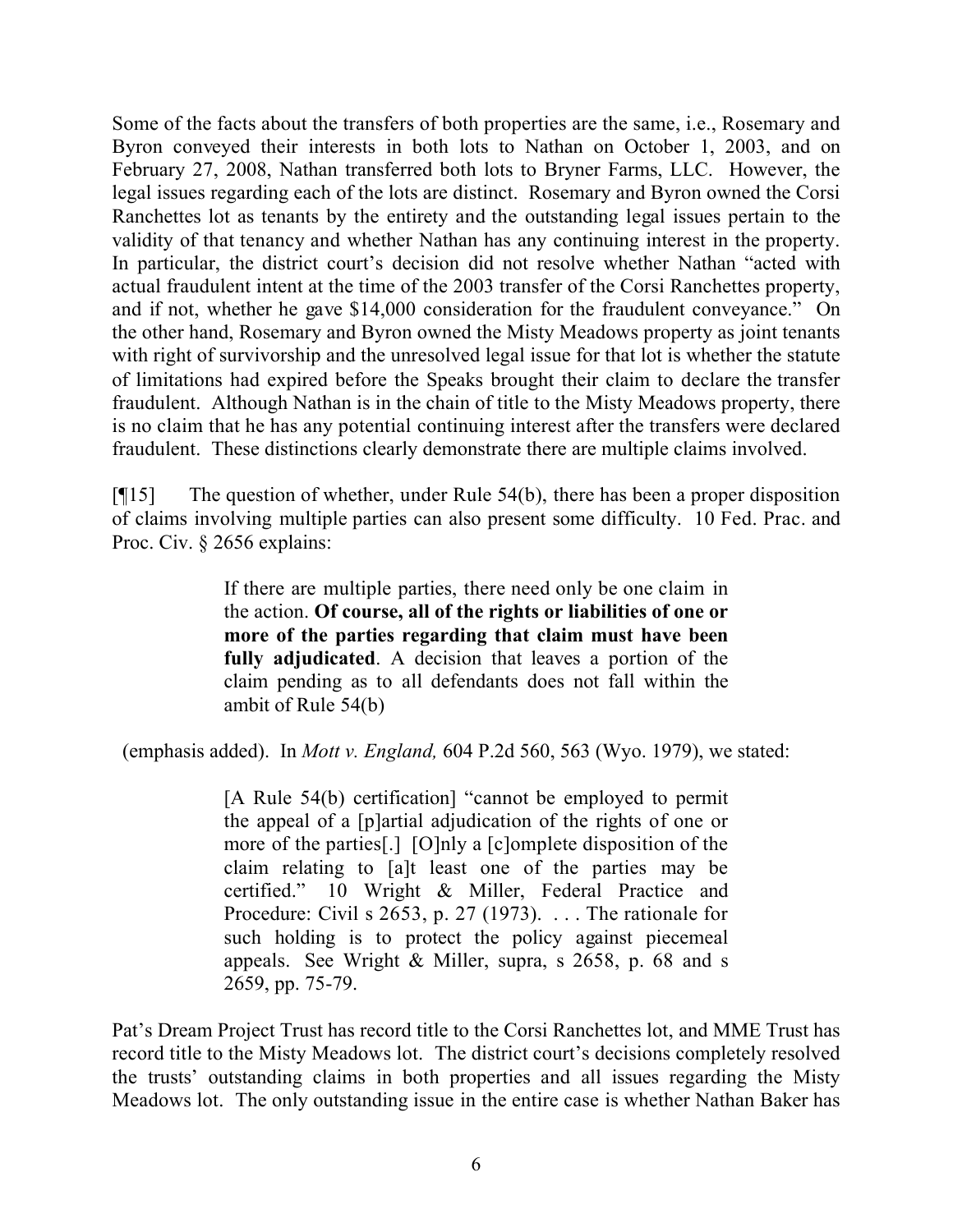any interest in the Corsi Ranchettes lot which was subject to protection. Consequently, the Rule 54(b) certification requirement of multiple claims and/or multiple parties was satisfied.

[¶16] The district court also expressly found there was no just reason for delay and the Speaks were entitled to execute on Byron's interest in the Misty Meadows lot. *See Mott,* 604 P.2d at 563 (Rule 54(b) requires an express determination there is no just reason for delay). The district court did not abuse its discretion in making that decision. The statute of limitations was the only issue remaining as to the Misty Meadows lot, and the district court ruled the period had not expired when the Speaks commenced their action. Like the district court, we do not perceive of any reason why the execution action should not proceed against Byron's interest in the Misty Meadows property while the remaining issues regarding the Corsi Ranchettes lot are being considered. The Rule 54(b) certification of the Misty Meadows claim was appropriate, as was our decision to, in the interest of judicial efficiency, grant the writ of review on the decision regarding the Corsi Ranchettes lot.

# *2. Rosemary's and Byron's Marital Status*

[¶17] The Baker Defendants claim Byron's interest in the Corsi Ranchettes lot is not subject to execution because it was held in a tenancy by the entirety with Rosemary. "[P]roperty held in tenancy by the entirety is generally not subject to legal process to satisfy a debt of only one spouse." *Estate of Marusich v. State ex. rel Dep't of Health,*  2013 WY 150, ¶ 18, 313 P.3d 1272, 1279 (Wyo. 2013). *See also Baker II,* ¶ 48, 295 P.3d at 858. Since Rosemary was not a judgment debtor, the Speaks would not be allowed to execute against any property held by Byron and Rosemary in a valid tenancy by the entirety.

[¶18] In order to hold a legal tenancy by the entirety, the parties must be married. *Baker II*, ¶ 47, 295 P.3d at 858. In the construction litigation, Rosemary and Byron stated, and the district court found, they were not formally married. However, in this case, they sought a ruling that they were married under Utah's unsolemnized marriage statute. That statute stated:

> (1) A marriage which is not solemnized according to this chapter shall be legal and valid if a court or administrative order establishes that it arises out of a contract between a man and a woman who:

> > (a) are of legal age and capable of giving consent;

(b) are legally capable of entering a solemnized marriage under the provisions of this chapter;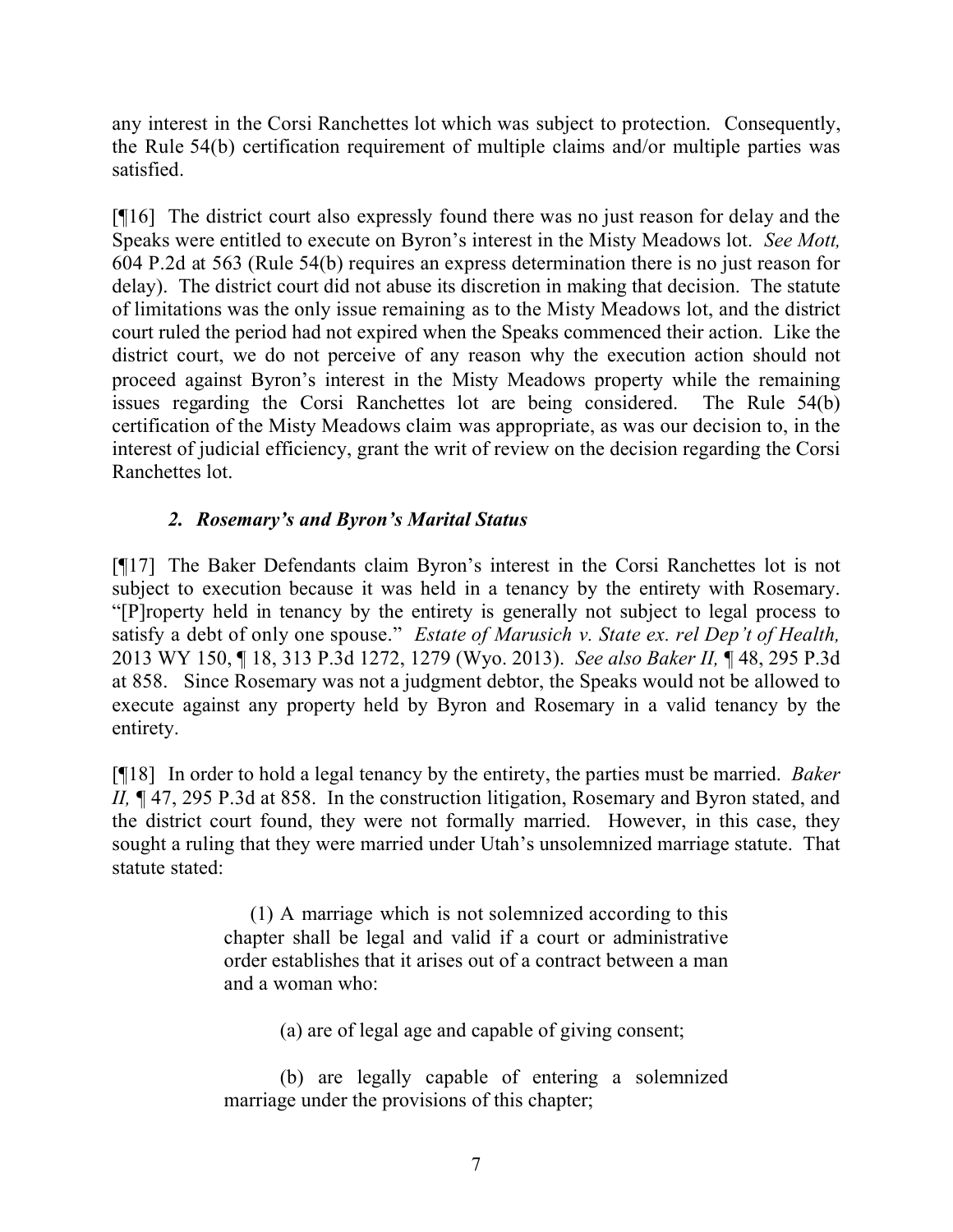(c) have cohabited;

(d) mutually assume marital rights, duties, and obligations; and

(e) who hold themselves out as and have acquired a uniform and general reputation as husband and wife.

(2) The determination or establishment of a marriage under this section shall occur during the relationship described in Subsection (1), or within one year following the termination of that relationship. Evidence of a marriage recognizable under this section may be manifested in any form, and may be proved under the same general rules of evidence as facts in other cases.

U.C.A. § 30-1-4.5. A declaration of marriage under the statute relates back to the date the parties entered into the relationship*. Kelley v. Kelley*, 9 P.3d 171, 180 (Utah Ct. App. 2000); *Whyte v. Blair,* 885 P.2d 793-94 (Utah 1994). However, Utah courts have stated that a private pledge between the parties does not have legal status as a marriage unless it is adjudicated. *State v. Holm,* 137 P.3d 726, 743 (Utah 2006).

[¶19] The district court concluded it did not have jurisdiction to declare Rosemary and Byron were married under Utah's unsolemnized marriage statute because neither of them was a party to this action. The Baker Defendants argue that a court does not need to have jurisdiction over a person to make a finding of fact about that person.<sup>1</sup> They cite the Restatement (Second) of Judgments § 7, cmt. a. (1982, updated 2014):

> Jurisdiction to establish or terminate a status should be distinguished from jurisdiction to determine the existence of a status as an incidental question in litigation whose primary objective is resolution of some other controversy. A court may have territorial jurisdiction over an action in which a

 $\overline{a}$ 

 $<sup>1</sup>$  The Speaks assert the Baker Defendants do not have standing to appeal the district court's ruling that it</sup> could not declare Rosemary and Byron were married because it did not have personal jurisdiction over them. Standing is a legal issue that affects a court's jurisdiction and may be raised at any time. *Northern Laramie Range Foundation v. Converse County Bd. of County Comm'rs,* 2012 WY 158, ¶ 22, 290 P.3d 1063, 1073 (Wyo. 2012). A party has standing if it has a personal stake in the outcome of the case. *Id.,* ¶ 23, 290 P.3d at 1073. In this case, the Baker Defendants obviously have a personal stake in the outcome of the case as they are the record owners of the properties, and a finding that Rosemary and Byron were married would insulate Byron's former interest in the Corsi Ranchettes lot from execution. We conclude, therefore, that the Baker Defendants have standing to challenge the district court's ruling on appeal.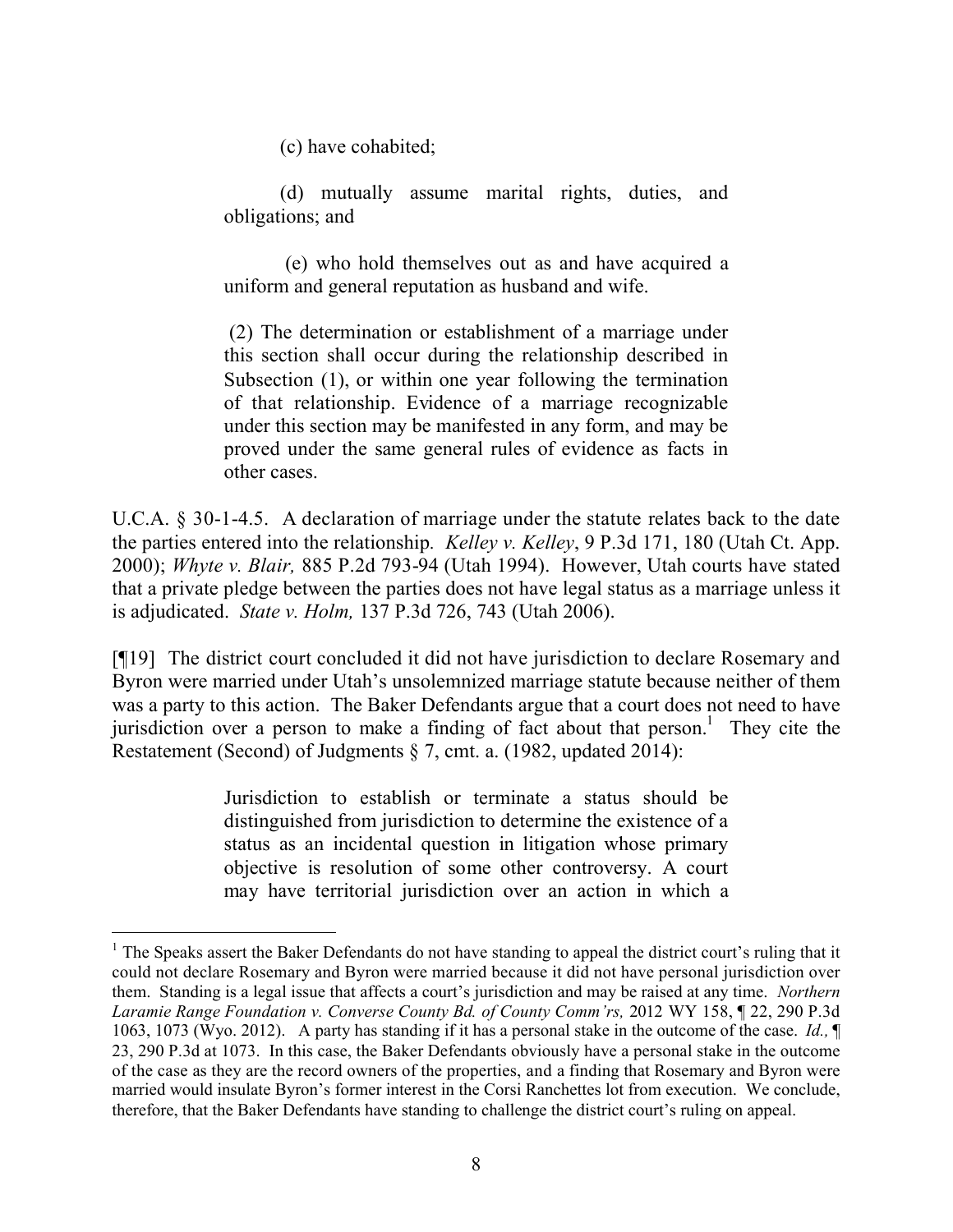question of status is thus incidentally determined without having jurisdiction to entertain a proceeding whose purpose is the determination of the status.

(citations omitted). The Restatement provision actually supports the district court's decision. The Baker Defendants were not asking the district court to make a simple factual finding that Rosemary and Byron were married; they were asking it to establish a marriage where none had existed before.

[¶20] As a general matter, the rights of non-parties should not be determined without their presence. *See Koch v. J & J Ranch, LLC,* 2013 WY 51, ¶ 32, 299 P.3d 689, 695-96 (Wyo. 2013).The Baker Defendants do not direct us to any Utah cases where the court or administrative order under the unsolemnized marriage act was entered by a non-Utah court without the purported spouses being involved. In our research we have discovered Utah cases where third parties initiated or were involved in unsolemnized marriage declaration matters, but not without the couple somehow being involved. For example, in *State v. Green,* 99 P.3d 820, 823 (Utah 2004), the State of Utah brought an action to validate an unsolemnized marriage between Thomas Green and Linda Kunz in a criminal action against Green for bigamy. Green was obviously involved in the marriage determination because he was the criminal defendant and Linda Kunz was allowed to intervene. *Id.* 

[¶21] If there were a pre-existing court or administrative order declaring the Bakers married under Utah law, the Wyoming district court could have recognized their marital status consistent with our precedent and the Restatement provision cited above. *See, e.g*., *Christiansen v. Christiansen,* 2011 WY 90, ¶ 10, 253 P.3d 153, 156 (Wyo. 2011); *Jim's Water Service v. Eayrs,* 590 P.2d 1346, 1350 (Wyo. 1979), overruled on other grounds, *Loomer v. State ex rel. Wyo. Workers' Safety & Comp. Div.,* 2004 WY 47, ¶ 18, 88 P.3d 1036, 1042 (Wyo. 2004). In *Baker II,* ¶ 49, 295 P.3d at 859, we stated: "Wyoming does not recognize common law marriage, but it does honor common law marriages concluded elsewhere, at least for certain purposes." In other words, we would honor a Utah unsolemnized marriage if it had been previously declared in an appropriate action with the proper parties. In this case, the Baker Defendants are asking the Wyoming judiciary to enter a court order that would change Rosemary's and Byron's marital status without them being before the court or personally involved in that adjudication. We are not willing to take that step.<sup>2</sup>

 $\overline{a}$ 

<sup>&</sup>lt;sup>2</sup> The Baker Defendants assert that, if Rosemary's and Byron's presence is required to adjudicate the marriage issue, they should be joined as indispensable parties under W.R.C.P. 19. However, the Baker Defendants do not direct us to a motion to join indispensible parties or other request for joinder in the district court. Moreover, as our discussion has made clear, this is not simply a matter of indispensible parties being absent from a case. It is a request by parties outside of the marital relationship to declare a relationship exists without the purported spouses being present and making that request. Under these circumstances not only are the parties incorrect, the claim has not been properly presented. Such an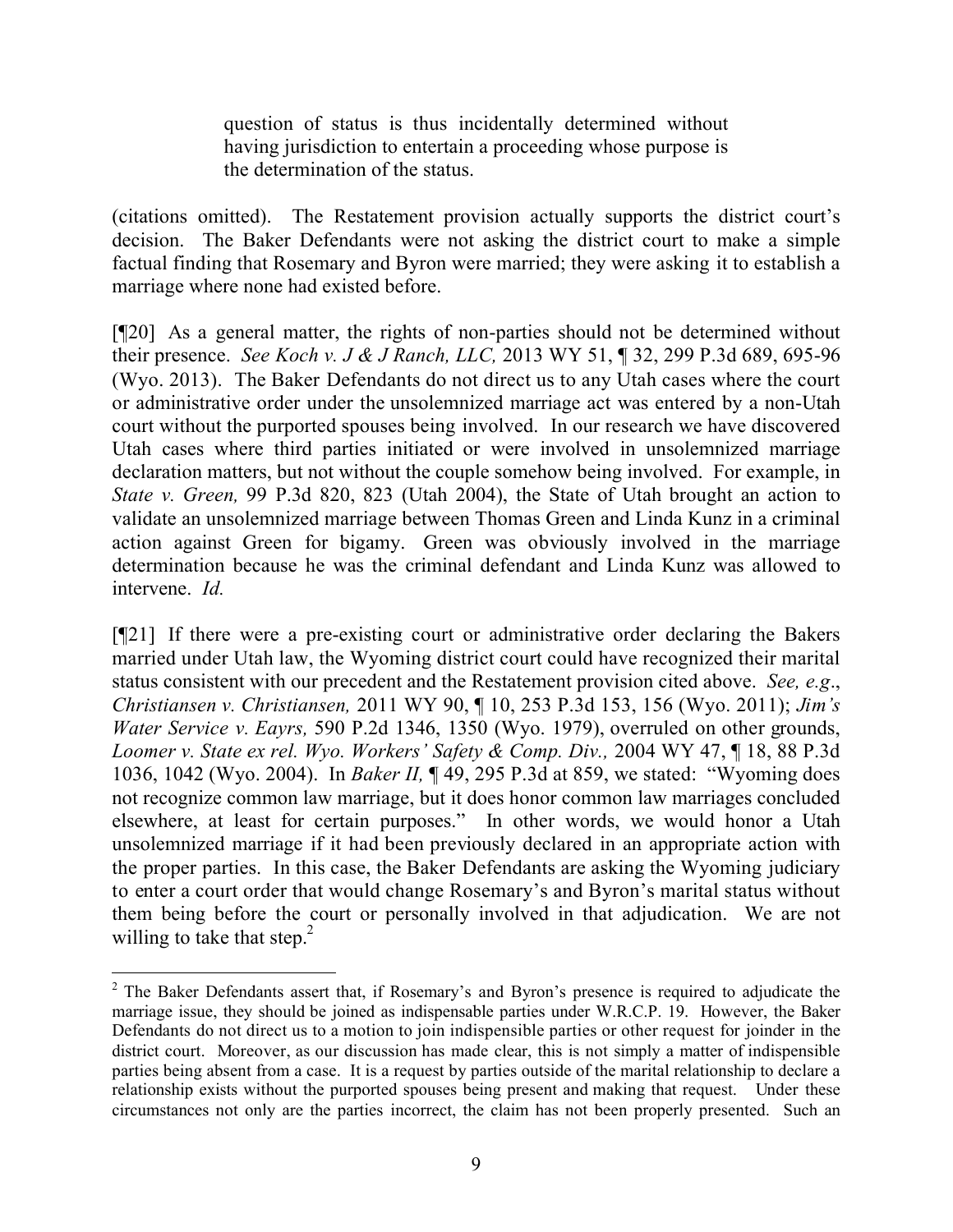[¶22] The Baker Defendants claim it is appropriate for us to declare Rosemary and Byron married for the purposes of this litigation, without making the ruling binding upon them. If we were to accept that invitation, we would be creating a potential for inconsistent decisions. *See generally Worman v. Carver,* 2002 WY 59, ¶ 13, 44 P.3d 82, 86 (Wyo. 2002) (discussing the purposes of preclusion doctrines, which include preventing multiple lawsuits with inconsistent results). In fact, a declaration that Rosemary and Byron Baker were married would contradict an earlier ruling by the district court in the construction case, *Baker I.* Rosemary and Byron were actually involved in that case, and the district court determined that they were not married when the Speaks' contract was negotiated in 1999 or while construction was in progress in 1999 and 2000.

[¶23] In *Baker II,* ¶ 9, 295 P.3d at 850, we concluded it was unnecessary for the district court to make a finding as to Rosemary's and Byron's marital status in the construction action. Nevertheless, it is clear from the district court's decision letter in the construction action that the finding was based upon their representations and part of the context for its ruling that Rosemary was not Byron's partner in the construction business, thereby releasing her from liability for the faulty construction. Had a judgment been entered against her because she was found to be Bryon's business partner, the Corsi Ranchettes lot would have been subject to execution regardless of whether or not it was held in tenancy by the entirety. *Baker II,* ¶ 55, 295 P.3d at 860 (stating "[p]roperty held as tenants by the entireties is subject to execution by a creditor holding a judgment against both husband and wife").

[¶24] The evidence from the construction case indicates that Byron's attorney took care to point out that the parties were not married, and Byron certainly did not contest the finding on appeal in *Baker I*. However, in this case, it is beneficial to the Baker Defendants for Rosemary and Byron to be married, so that is their position. This is a classic example of why an express adjudication as to the existence of an unsolemnized marriage must be made in an action involving the purported spouses to avoid the circumstance where they (or others) assert they are married or not married at different times to promote their own interests.

[¶25] Given there is no administrative or court order adjudicating Byron and Rosemary married under Utah's unsolemnized marriage act and they were not formally married when they took title to the Corsi Ranchettes lot, the undisputed evidence established the Bakers were not married at the relevant time. Accordingly, they could not create a valid tenancy by the entirety. The district court properly granted summary judgment in favor of the Speaks on that issue.

action would be like a third party asking for a couple to be divorced in order to advance its legal claim. That clearly is not appropriate.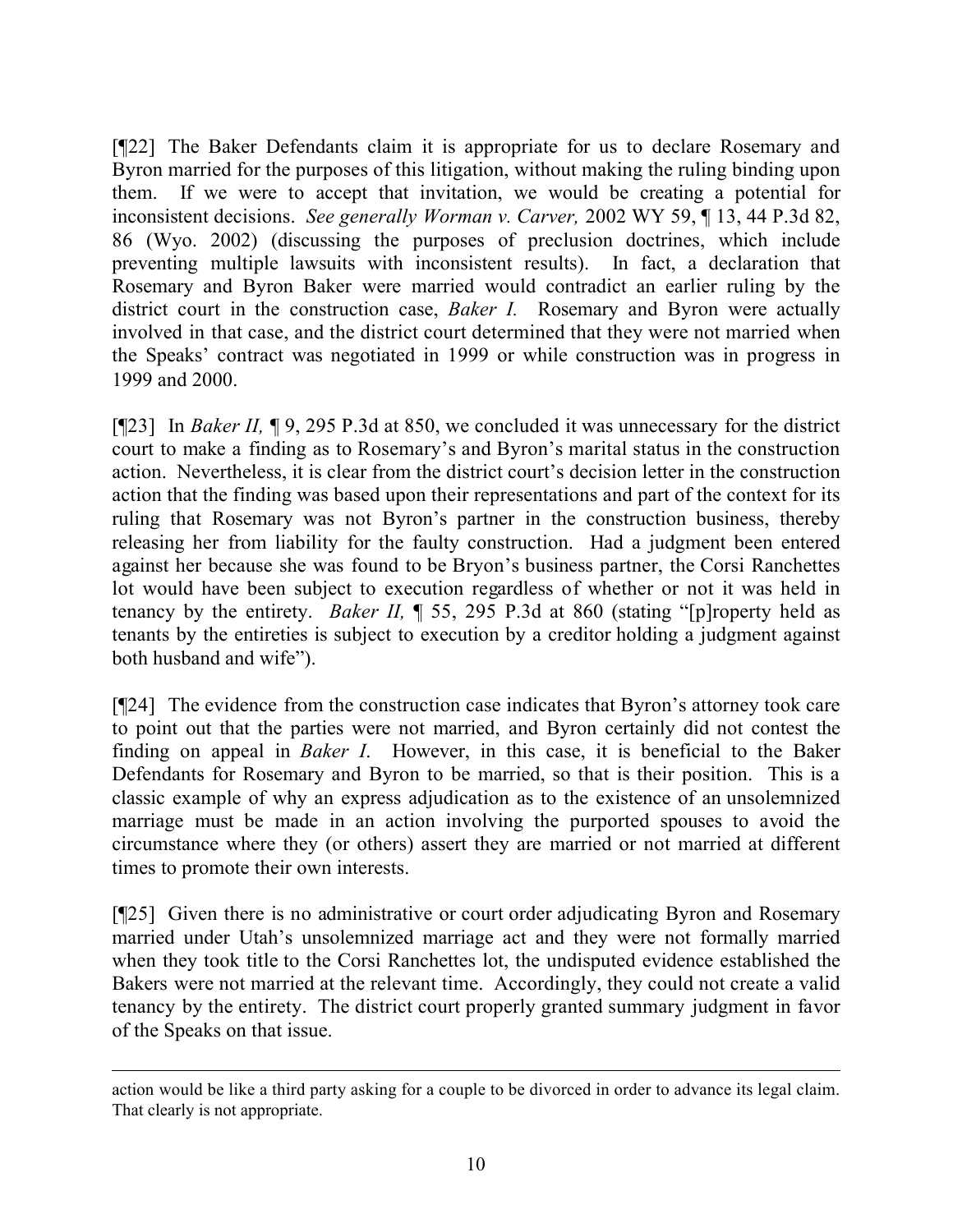# *3. Statute of Limitations*

 $\overline{a}$ 

[¶26] Rosemary and Byron fraudulently transferred the Corsi Ranchettes and Misty Meadows lots to their son, Nathan, on October 1, 2003, and the transfers were recorded on October 6, 2003. The district court entered judgment in favor of the Speaks and against Byron in the construction case on June 7, 2007. The Speaks obtained a title report in September 2007 (while the *Baker I* appeal was pending), showing the transfers.<sup>3</sup> We affirmed the judgment against Byron on February 22, 2008. *Baker I, supra.* 

[¶27] The Speaks filed their initial fraudulent transfer complaint on March 4, 2008, seeking a declaration the Corsi Ranchettes lot was fraudulently transferred and should be subject to execution for Byron's debt. In their second amended complaint, filed on September 10, 2009, the Speaks asserted the transfer of the Misty Meadows lot was also fraudulent and that property should be subject to execution, as well. On September 21, 2009, the Baker Defendants moved to dismiss the second amended complaint claiming the statute of limitations under the UFTA had expired. The district court denied the motion to dismiss on June 3, 2010, but did not explain its reasoning.

[¶28] In *Baker II,* ¶¶ 37-38, 295 P.3d at 856, we confirmed that the UFCA, rather than the UFTA, applied to the 2003 fraudulent transfers. Yet, on remand after *Baker II*, the Speaks continued to rely on the UFTA in support of their statute of limitations argument. In the order on appeal here, the district court noted the Baker Defendant's incorrect reliance on the UFTA statute of limitations:

> The [Baker] Defendants' statute of limitations argument is wrong on the merits. Their motion to dismiss the second amended complaint argues that the Plaintiffs discovered the 2003 fraudulent conveyance of the Misty Meadows property in September, 2007, when they ran a title report, but they didn't plead it until September 10, 2009, Second Amended Complaint, more than a year later. This argument relies on the statute of limitations under the UFTA. *See* Wyo. Stat. Ann. § 34-14-210(a)(i) (LexisNexis 2013). But the 2003 transfers are covered by the UFCA. Courts apply the general statute of limitations for fraud to the UFCA.

<sup>&</sup>lt;sup>3</sup> There are suggestions in the record that the Speaks did not discover the Misty Meadows transfer until sometime later. See, *Baker II,* ¶ 15, 295 P.3d at 851. Under our standard of review, we "examine the record from the vantage point most favorable to the party opposing the motion, and we give that party the benefit of all favorable inferences which may fairly be drawn from the record." *Hasvold,* ¶ 11, 45 P.3d at 637-38. We, therefore, give the Baker Defendants the benefit of the doubt and assume the Speaks actually discovered the transfer in September 2007, when they became aware of the Corsi Ranchettes lot transfer.